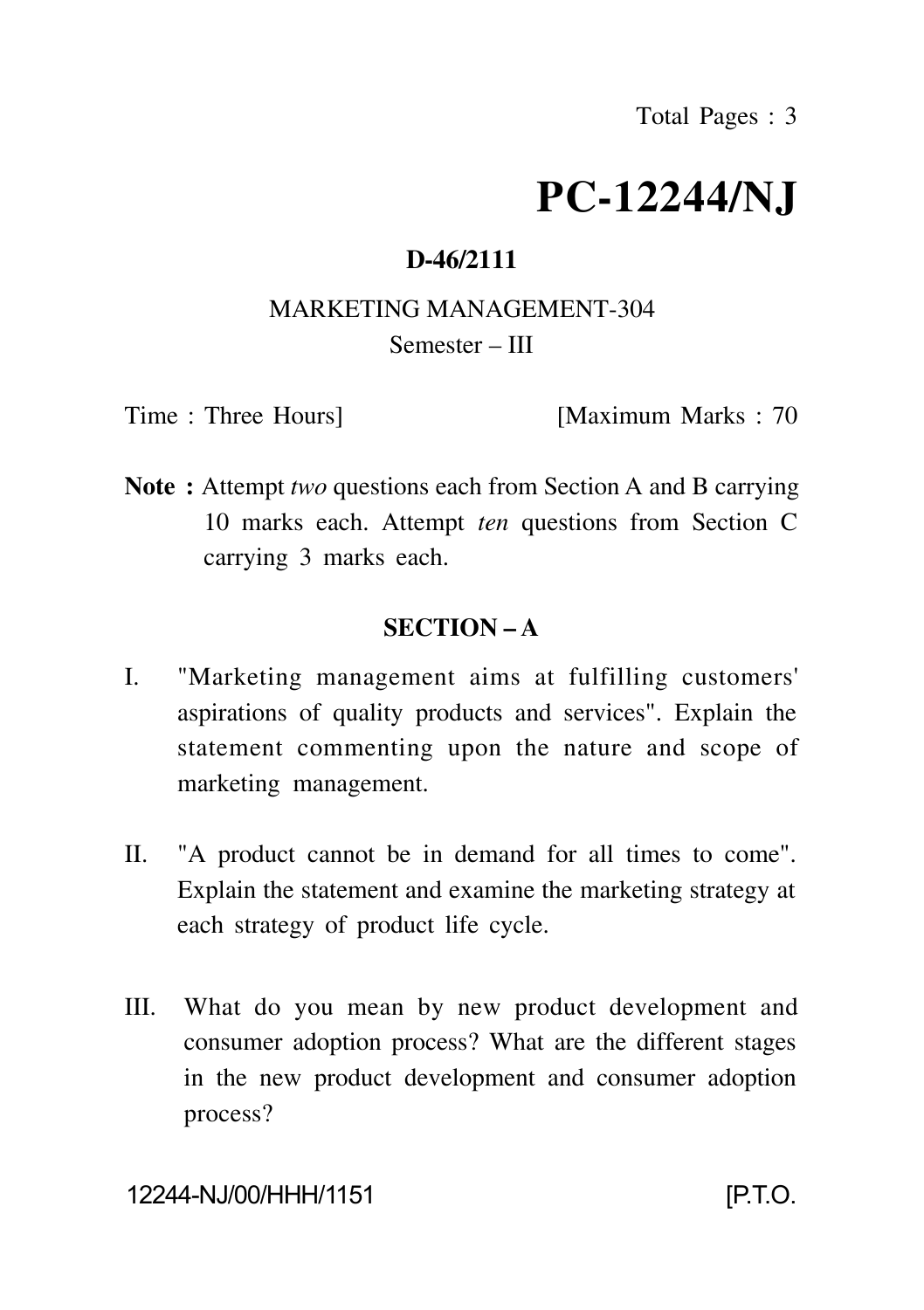IV. What do you mean by price determination? What are the different issues and challenges in the process of price determination?

#### **SECTION – B**

- V. What do you mean by distribution channels? What are the different distribution channels? How would you select an appropriate distribution channel?
- VI. What do you mean by promotion mix? What are the different components of promotion mix? Examine the significance of each of these components.
- VII. What do you mean by advertising effectiveness? Examine the approach you would follow for the assessment of advertising effectiveness.
- VIII. What do you mean by green marketing? What are its salient features? What are the reasons for growing importance of green marketing?

## **SECTION – C**

- IX. (a) What do you mean target market?
	- (b) What do you mean by marketing environment?
	- (c) What do you mean by demand forecasting?
	- (d) What do you mean by branding?

## 12244-NJ/00/HHH/1151 2